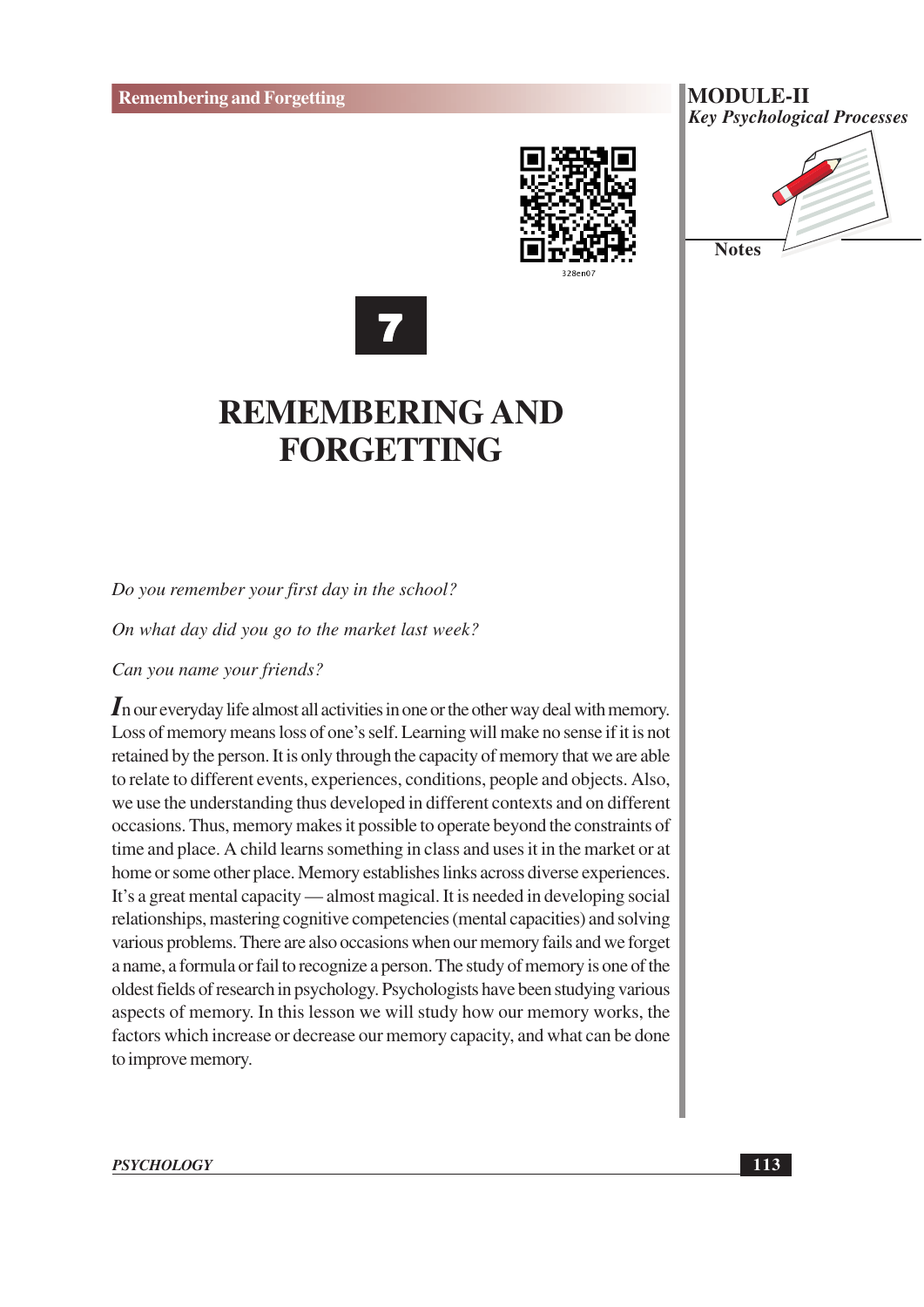#### **MODULE-II Key Psychological Processes**



**Notes** 



After studying this lesson, you will be able to:

- $\bullet$ describe the nature of human memory system;
	- differentiate between short-term memory, long-term memory and the various ways retention is measured;
- explain the causes of forgetting;  $\bullet$ 
	- describe important aspects of everyday memory;
- explain the constructive nature of memory; and
- describe the ways of enhancing memory.

#### **7.1 SIGNIFICANCE OF MEMORY**

Memory is a remarkable mental process and a mental system which receives information from (external or internal) stimuli, retains it and makes it available on a future occasion. It provides continuity to our experiences across different time points. A moment's reflection will tell you how difficult it will be if you do not have intact memory function. You would perhaps loose your identity or the sense of what you are and will always remain a new learner because the past learning experience will have no value or significance to you.

Memory appears like a tape recorder which records a song or music and plays whenever we demand. Our memory system does perform this but it is more dynamic and versatile than a tape recorder. When some one asks us to sing a particular song and we sing, then we are working like tape recorders. But human memory differs from a tape recorder in many important ways. For instance, we remember not only verbal material but visual experiences, tactile impressions, feelings of pain and joy, motor skills, events, activities and so on. Second, retrieval of information can be exactly in the same way or in a different form. Third, the reception of new information depends a lot on what information we already have. Fourth, we neither receive nor retain all the information presented to us because there is great deal of selectivity in receiving the information. Fifth, all tape recorders have some limitation on recording but human memory can retain extremely large amounts of information. Finally, our memory system is an active system. It works on the information received. It may integrate, add, modify, omit or reorganize the information. It is not passive like a tape recorder which reproduces the information in its original form.

#### **7.2 KEY ASPECTS OF MEMORY**

Based on the features of the human memory system just described, we may say that memory is a perceptually active mental system. It receives, encodes, modifies, retains and retrieves information. Let us understand these terms more clearly.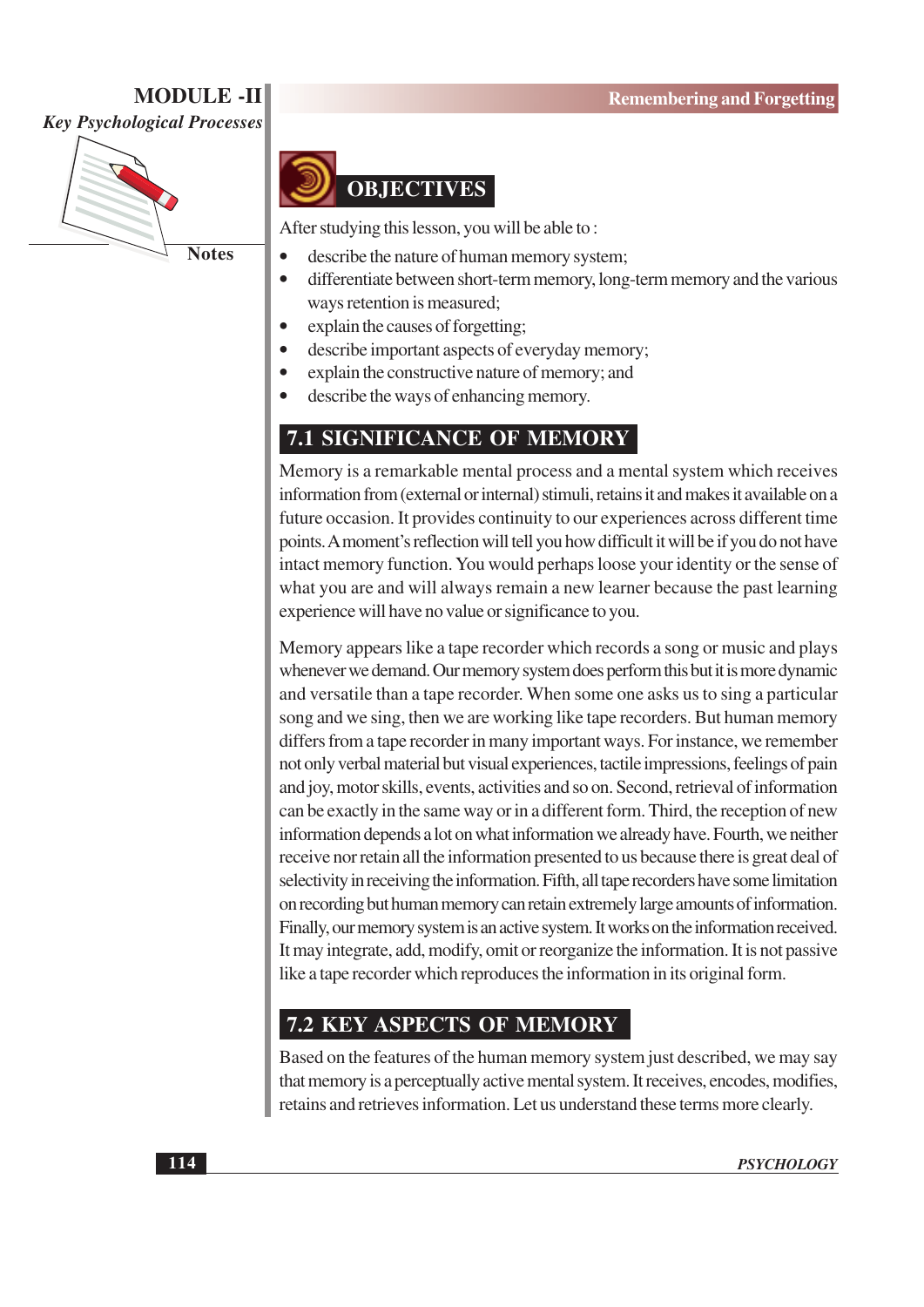#### **Remembering and Forgetting**

*Encoding* refers to the translation of incoming stimulus into a unique neural code that a person's brain can process.

Storage is the retention of the material encoded over a period of time.

*Retrievel* is the recovery of the stored or retained information at a later occasion.

These components of memory can be seen in Figure 7.1.



Fig. 7. 1: A General Model of Human Memory System

We gather information through our senses. Each sensory modality has its own sensory registor (or sensory memory). It holds information for a very short duration, then it passes the information for further processing to long term memory. Let us try to understand the three major systems of memory.

**Sensory Memory:** Hold a picture in front of you and look at it steadily for a while. Now close your eyes and notice for how long does a clear image of that picture last. A clear visual image of any object will last in our sensory memory for about  $\frac{1}{2}$  a second. Sensory memory occurs within the sensory system while it is being transmitted to the brain.

What we are able to memorize depends to a large extent on what happens to the information once it reaches the sensory memory. We are continually bombarded by sensory stimulations of various kinds. As we cannot respond to all of them, it is important that we must selectively focus on those things which are significant. This kind of selectivity is possible on the basis of attention. The process of attention limits the input of information which we receive from the environemnt. Thus through selective attention information enters short-term memory (STM). STM holds information for a few seconds and transmits it to the long-term memory (LTM) which has a very large capacity to retain information.



Choose the correct alternative:

- stages.
	- a. One

#### **PSYCHOLOGY**

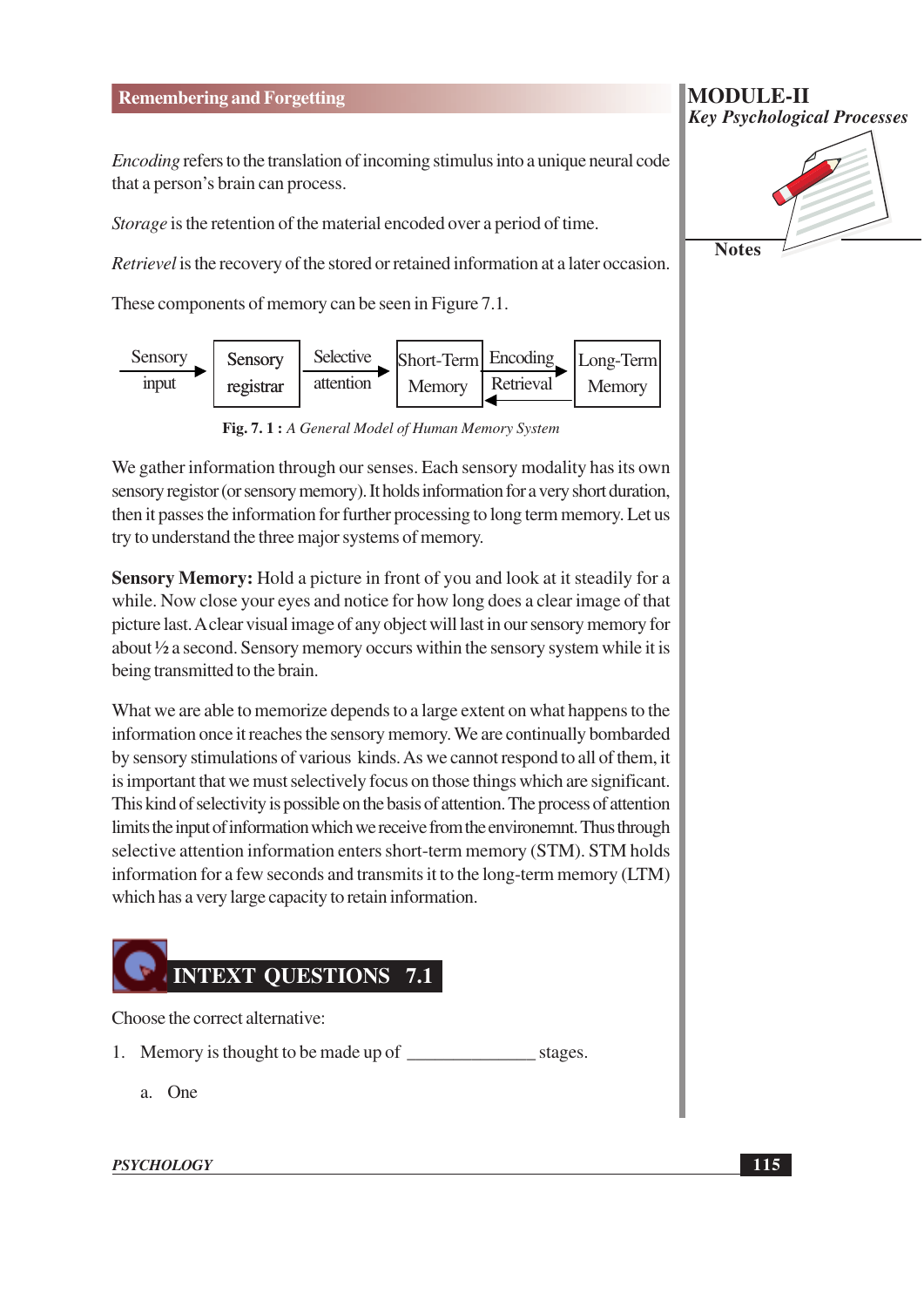

- b. Two
- c. Three
- d. Four
- 2. Approximately how long does it usually take for visual information in the sensory register to fade?

a. about a second

- b. from several seconds to a minute
- c. several minutes
- d. generally an hour or more
- 3. In the memory model, in order for information that has just been sensed to enter short-term memory, it must first be
	- a. attended to
	- h stored
	- c. extensively processed
	- d. retrieved

#### 7.3 SHORT-TERM MEMORY AND LONG-TERM **MEMORY**

We have read that human memory comprises of three interrelated subsystems, namely - sensory register, short-term memory (STM) and long-term memory (LTM). The sensory register as the name implies makes the environmental input or information available for a very short period consisting of milliseconds. The retention which forms the basis for the use of information in future is largely related to the systems of STM and LTM. Now let's find out what is STM and LTM?

The nature and functioning of STM and LTM are different. The distinction may be made in terms of capacity, duration, type of information retained, and the causes of forgetting. These differences are give in Table-1.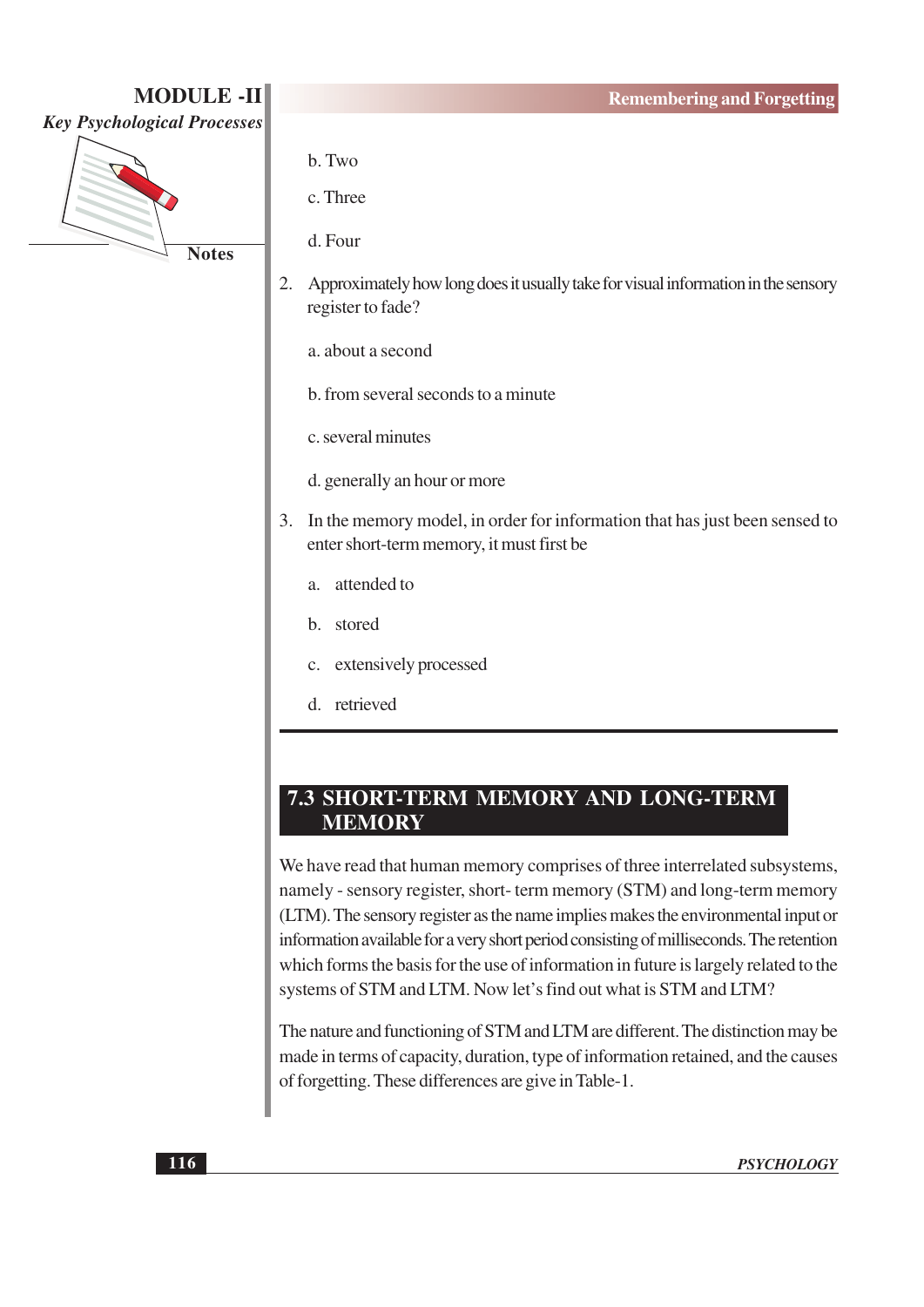#### **Short-term Memory**

While you are studying, look up for a moment and see around you?

What are the thoughts that are occurring to you at this moment?

Do you know what you have just done? You have identified the contents of your Short-term Memory (STM). STM can also be called "working memory". For example, you look for a telephone number from the diary and after your finish talking, keep the diary back in your pocket. Looking for and using the telephone number is an example of short-term memory. You forget it again after dialling.

#### **Long-Term Memory (LTM)**

Can you remember the name of your childhood friend?

Have your ever thought about how you can remember things/events that happened to you a long time ago. It is possible because of LTM. The sensory memory and STM are not limited in terms of duration. Information in LTM can last as long as we live. It is a relatively enduring memory in which information is stored for use at a later time.

| <b>Features</b>         | <b>Short-term Memory</b>                                          | <b>Long-term Memory</b>                     |
|-------------------------|-------------------------------------------------------------------|---------------------------------------------|
| Capacity                | Limited up to 7 items or chunks                                   | Unlimited                                   |
| Duration                | Usually up to 30 seconds but<br>varies under different situations | May range from days<br>to a life time       |
| Type of<br>information  | Visual images, sounds, words,<br>sentences                        | Meaningful verbal<br>material, life events. |
| Causes of<br>forgetting | Displacement of old information<br>by new one, inadequate         | Interference, organization<br>of material   |

Table -1: Comparison of Short-term Memory (STM) and Long-Term Memory (LTM)

It is clear from Table –1 that while STM has limited capacity and exists for short durations, LTM has no known limits. People show large scale variation in memorizing stories and poems. The Vedas have been passed on from one generation to the other in an oral tradition. There are scholars who still retain and recite Vedas, Ramayan and Mahabharat.

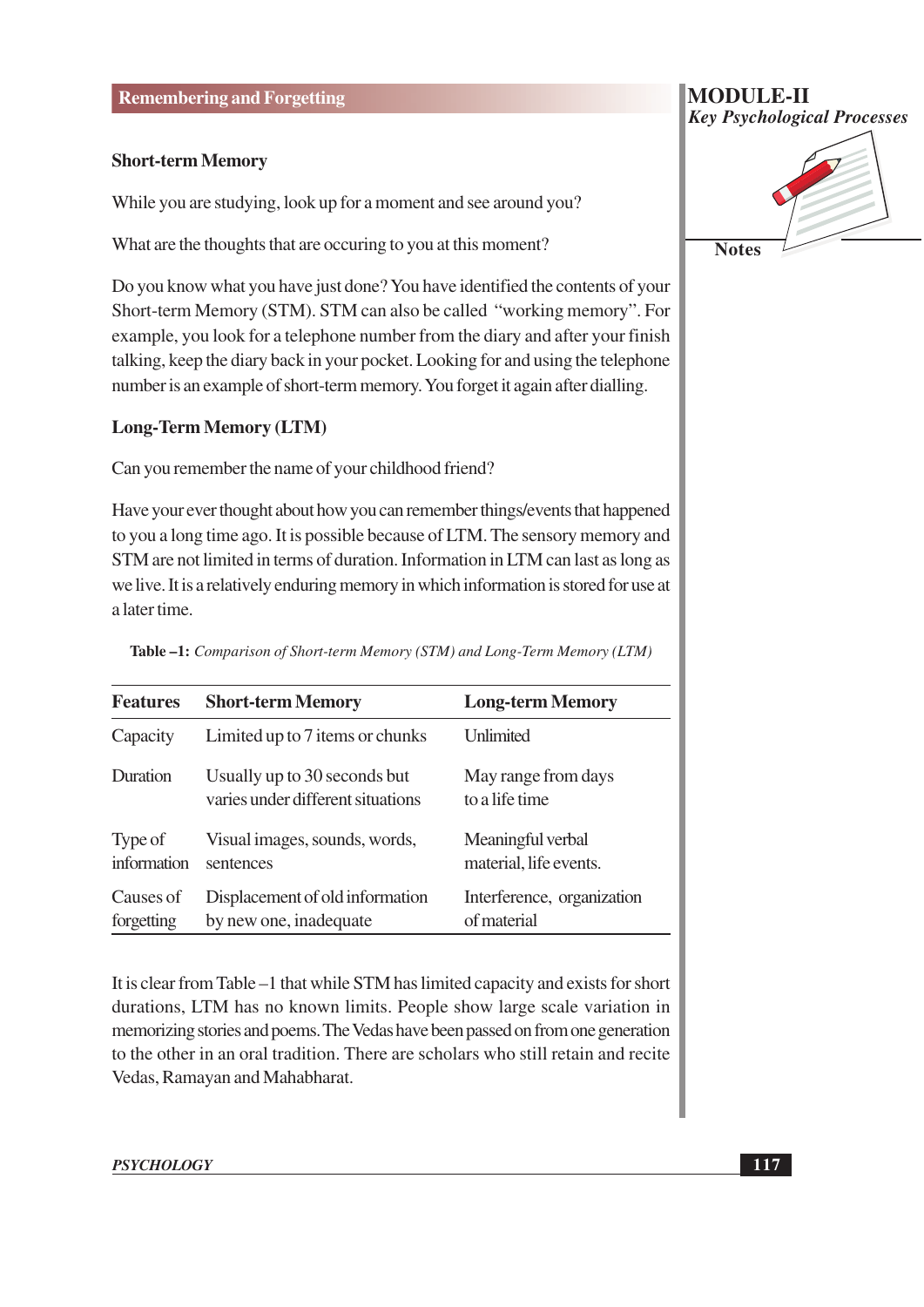#### **MODULE-II Key Psychological Processes**



**Notes** 

We also find that STM has pieces of information which are simple and relatively less organized. In contrast, LTM consists of a broad range of information and experiences. They are often meaningfully organized and refer to a wide spectrum of information ranging from personal life events to abstract theoretical knowledge.

Finally, the causes of forgetting in these two memory systems are also different. In STM forgetting takes place because of the entry of new information in the system which displaces the old information. This leads to forgetting of the old information.

In LTM various kinds of events, experiences and stimuli are retained. Forgetting is caused by numerous factors including interference from one information to the other, lack of organization in the material retained and/or unavailability of appropriate cues at the time of retrieval.

#### **Evewitness Memory**

Human memory as an active process creates a major challenge when we collect eye witness accounts of accidents or other events. People often interpret what they see in terms of what they expect and their memories reflect that. It has been found that we always actively process our memories and try to fit them in the schemata and beliefs that we hold about the situation. It is only when we look at the overall meaning and context of a memory that we can really judge about the accuracy of accounts. The details do not constitute the most significant aspect of memory in most of the cases of that kind.

#### **Autobiographical Memory**

This kind of memory refers to people's memory for their own personal experiences. The studies indicate that autobiographical memory is organized at three different levels. The highest level consists of **lifetime period**. These are the periods of time in which some aspect of personal life remained reasonably consistent (e.g. living with someone, working for a particular organization). The second level is of **general** events. These are major occurrences covering several days or months (e.g. conference, visit or trip). The third level is that of **event-specific knowledge**. It involves details about a particular event or happening in one's life. We organize our personal memories across various phases and periods as we go through our lives.

#### **Measurement of Retention**

The measurement of memory is undertaken with the help of two types of measures i.e. explicit and implicit. The explicit measures require that a person must remember some given information that is stored in memory. The person makes deliberate efforts to recall the details of the previously experienced events or material. Thus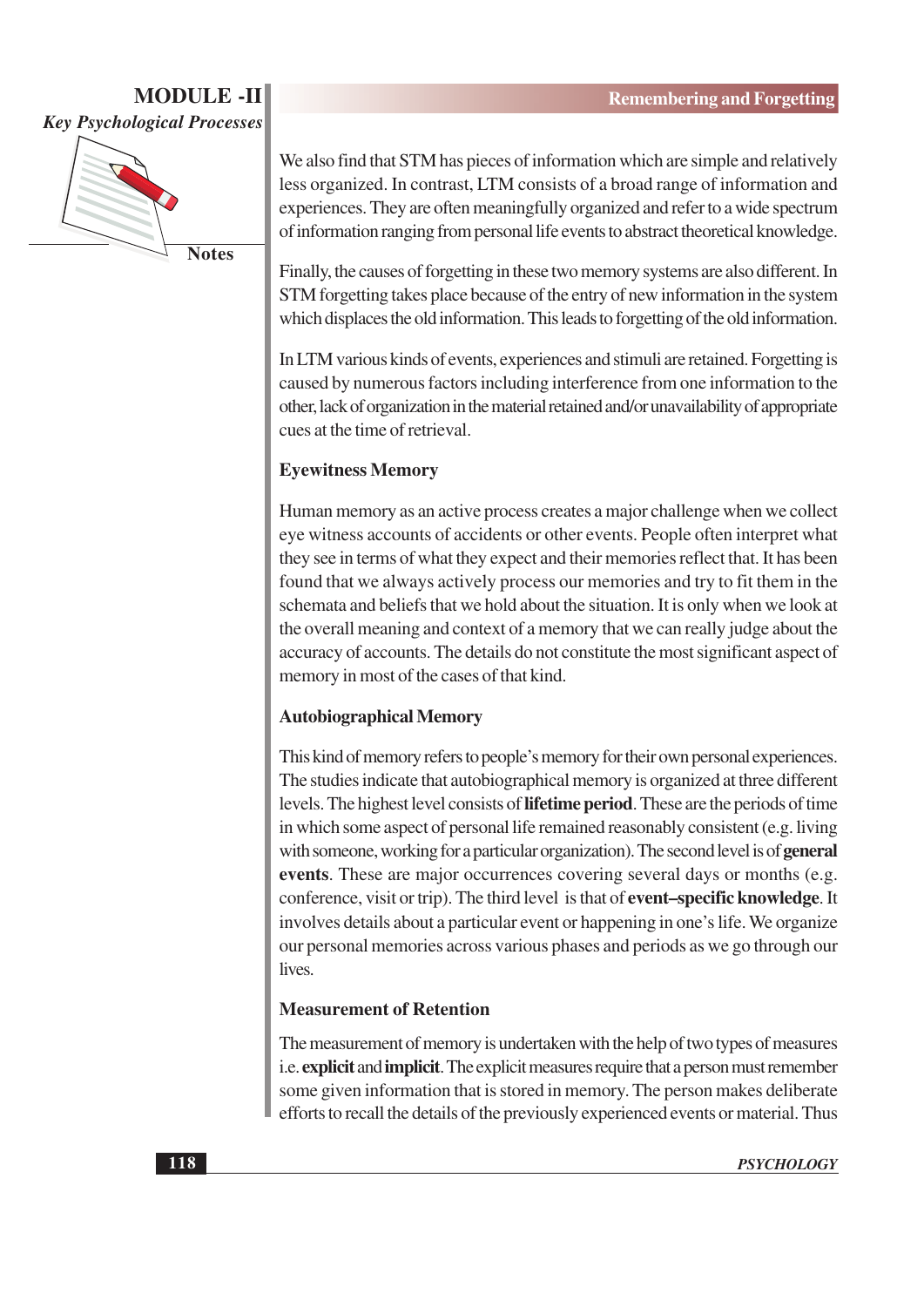a direct measure of memory is used. The implicit measure of memory is one in which a person has to perform some task in which no deliberate or intentional effort is made to retrieve from memory. Let us learn about some of these measures in some detail.

#### **Explicit Measures**

**Recall:** In recall a person first learns a list of words. Then he or she is required to recollect the material learned. The number of items correctly recalled becomes the measure of explicit memory. The accuracy of reproduction of the story may provide a measure of explicit memory.

**Recognition:** In recognition the learner is presented with the previously learnt items or words mixed with new items and his or her job is to identify the previously learned items. Usually recognition is found to be a more sensitive measure than recall

#### **Implicit Measures**

Word Completion: In this task the learner is presented with fragments of words. The learner is then required to complete the fragmented word. Thus  $f - sh$  is a fragmented word.

**Priming Task:** In this task earlier background activities (e.g., reading a story) may help to complete fragments of word in a particular manner. The background task does priming.

In both of the above mentioned tasks the learner is not explictly asked to remember.

#### **7.4 CAUSES OF FORGETTING**

Memory is a very complex psychological process and any kind of mechanical analogy in terms of storage, processing and retrieval (e.g., tape recorder, computer) falls short. In this process information is retained not only as it is but it may be subjected to change and modification. We often fail to remember due to brain damage, resulting in loss of memory functions, called amnesia. But people do forget in the normal course of life. In fact remembering and forgetting are both natural processes subject to a number of factors that operate in everybody's life.

Understanding the factors of foregetting is helpful to clarify the nature of memory and making it more effective. Let us examine some of the important factors which have been found critical to retention.

(i) Decay of Memory Traces: It is a common experience that memories of many events and experiences become "dim" over time, like the colours of a

**Key Psychological Processes Notes** 

**MODULE-II**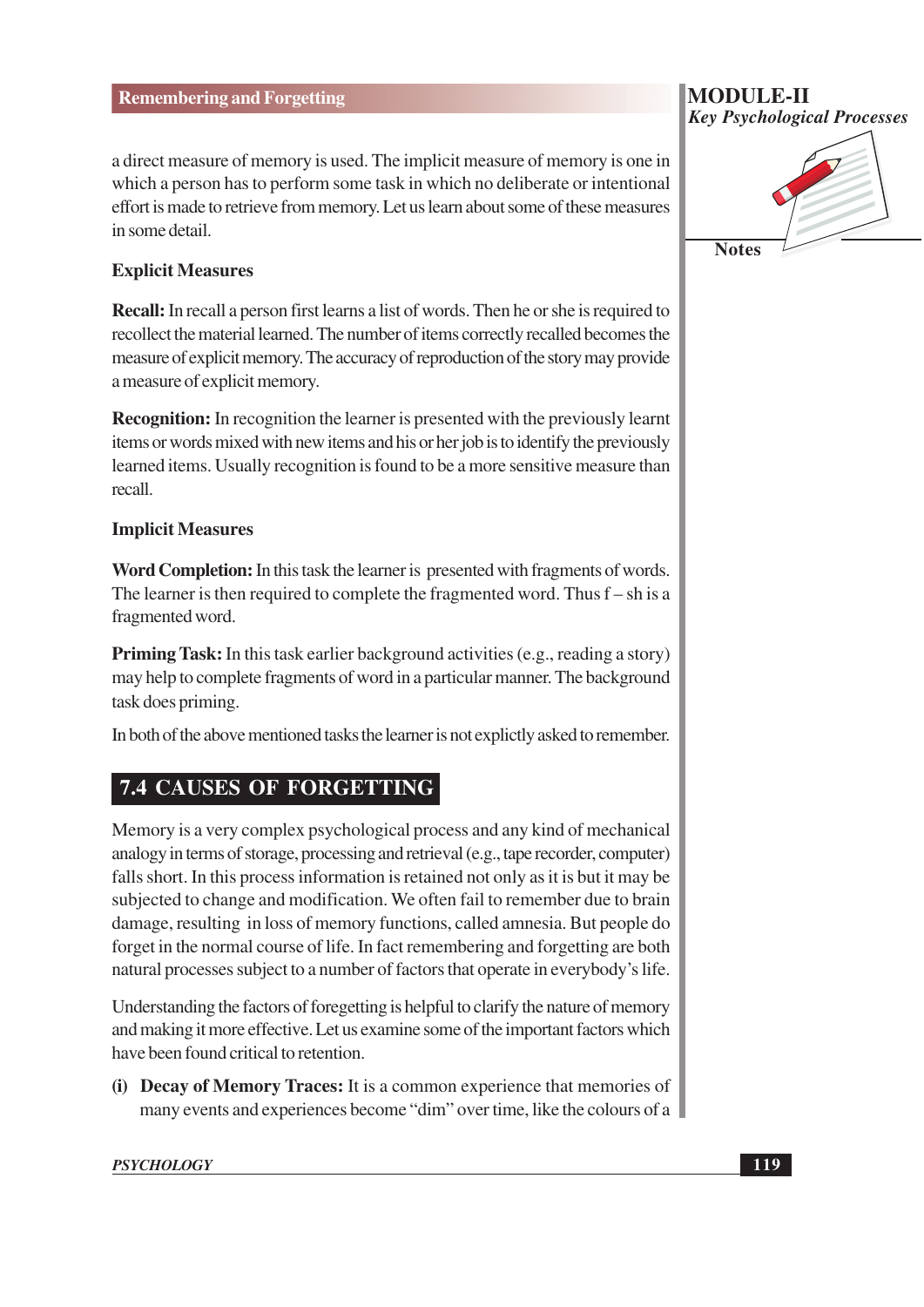# **MODULE-II Key Psychological Processes**

**Notes** 

photograph bleached by the sun. This notion was proposed by many early psychologists as a general cause of forgetting. However, people remember many events of early childhood during old age without any kind of distortion. Therefore, decay cannot be considered as a general cause of forgetting. However, it has been found that decay is an important factor in sensory memory and in STM when there is lack of rehearsal.

- (ii) Interference: Whatever we learn, we learn in some context. Thus every experience of learning is preceded and followed by some other experiences. These experiences are often interrelated and influence each other. When such influences are adverse we call them interference. When earlier learning negatively influences present learning, it is called proactive interference and when present experience influences previous learning then it is termed as retroactive interference. It has been noted that more the similarity between two sets of materials to be learned, the greater will be the degree of interference between them.
- (iii) Motivation: According to Freud, forgetting takes place because the event is unpleasant. We forget because we do not want to remember something. We may exclude memories or push them out of consciousness if we do not like them. Freud called this process repression. It's a common experience that we usually remember pleasant events more often than unpleasant ones. Also, we find a strong tendency to remember incomplete tasks more than completed tasks. This has been termed as Zeigarnik effect. The role of mood in human memory suggests that affective aspects of our lives do shape our memory in significant ways.
- (iv) Retrieval Failure: It has been found that a lot of forgetting, particularly in long-term memory, is due to absence or non-availability of retrieval cues at the time of recall. The changes in context associated with physical and mental states from the occasion of learning (encoding) to recall (retrieval) often result in poor retention scores. We often "blank out" during examinations.

#### **Memory as a Constructive Process**

The meaning of forgetting in terms of failure to retrieve gives the idea that memory storage is static. This, however, is not the case. Memory and remembering in particular has been shown to be a constructive process. In summary the reproduction are found to be constructive in nature. The constructive nature of memory is evident when we recall some event. If you compare recollections of the story of a movie which you and your friends have seen, you will notice how differently people have constructed the same story. In fact rumours often show our tendency to highlight certain details and assimilating some. It seems that recall is always a combination of retrieval and reconstruction. The three main tendencies are sharpening, leveling and assimilation.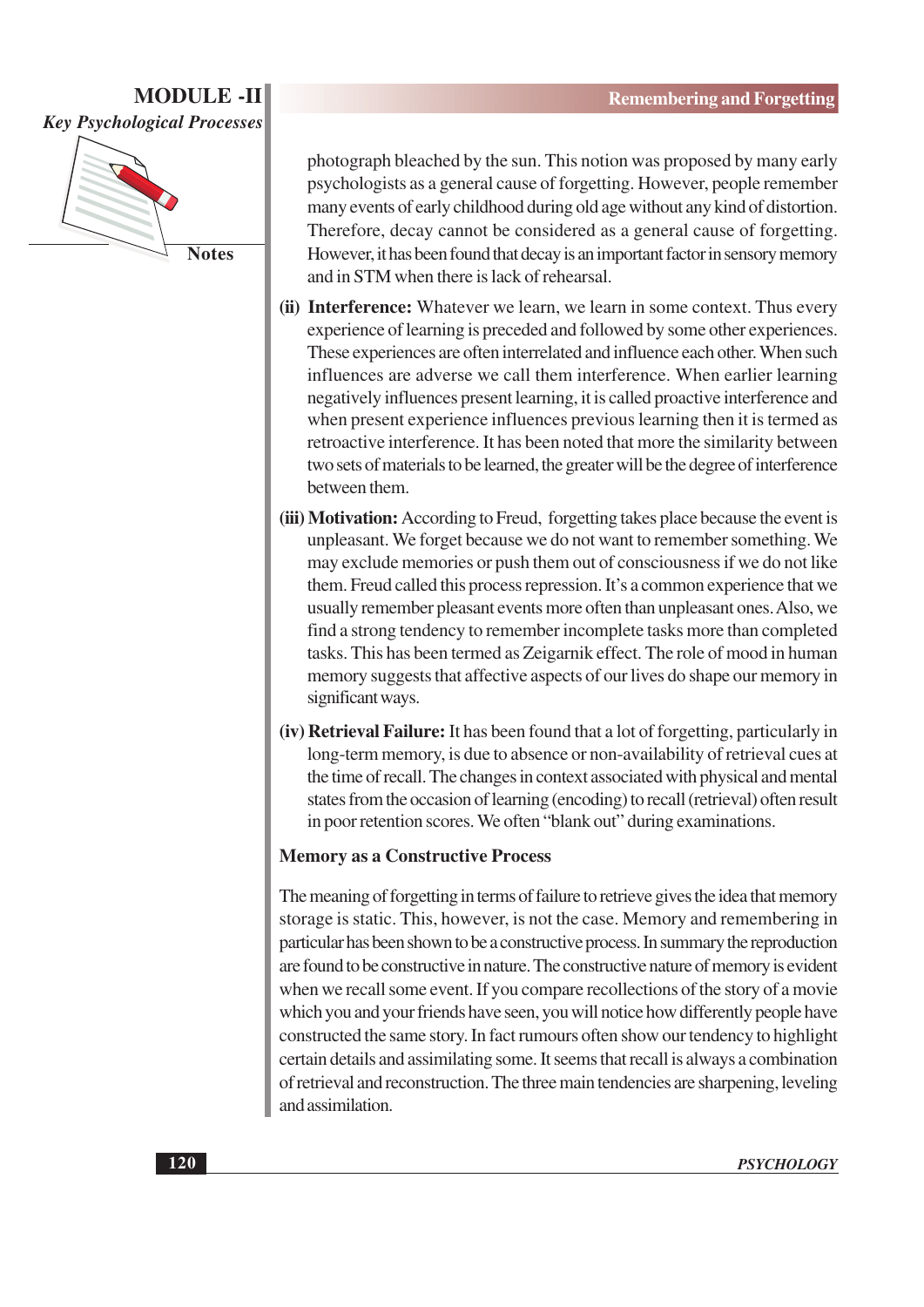#### 7.5 WAYS OF ENHANCING MEMORY

It is a common experience that forgetting is usually a source of trouble for people. Everyday conversation, class room participation, performance in examination, interview, presentation and communication in meetings often put demands on us to remember information. Failure in doing so has negative consequences which all of us experience to different degrees in our lives. As a result most of us are interested in improving our **memory**. The study of memory aids and related techniques is called **mnemonics**. Some of the techniques used in improving memory are listed below:

- 1. Organization: While preparing for learning a learner needs to organize the material in some form. Such an organization may help by creating a natural context and provide relevant cues while retrieving the learned material. If the material lacks natural organization, an artifical organization may be created by the learner.
- 2. Concentration: One of the main reasons of forgetting is inadequate allocation of attentional resources to the material while processing the same. As a result the material is not stored and we fail to recall when we need it. Thus by focusing attention on the material while processing we can increase the probability of storage and recall.
- 3. Method of loci: As the name implies, this technique uses associations with place or task. The visualization of the same provides cues for recalling the task. By choosing any action properly one can use memory at any point in the day. Use of such mnemonic codes allows one to have vivid and distinctive associations between new information and prior knowledge. Being related to context the cues become very effective. For instance one may have a clear visual image of a building, its rooms, furniture and other details. These may be linked to different ideas and using these linkages, memory of those ideas can be enhanced.
- 4. Recoding: While dealing with non-meaningful material one may recode the items to be remembered in a more meaningful manner. Recoding may take many forms. For example people may use the first letter of all the items and make a sentence. This kind of narrative structure works as a cue. Acronyms (e.g., U.N.O., TV, CBI, WHO) are also used for the purpose in which all the first letters are used. Using elaboration one may add more information which makes the material distinctive. Chunking is a good example of recoding. If a large serial of numbers is presented it becomes difficult to remember. The same, however, may be divided in two or three chunks in some meaningful way using ingenuity. Using elaborative coding one may put many items in a story form and recall the same easily.

#### **MODULE-II Key Psychological Processes**

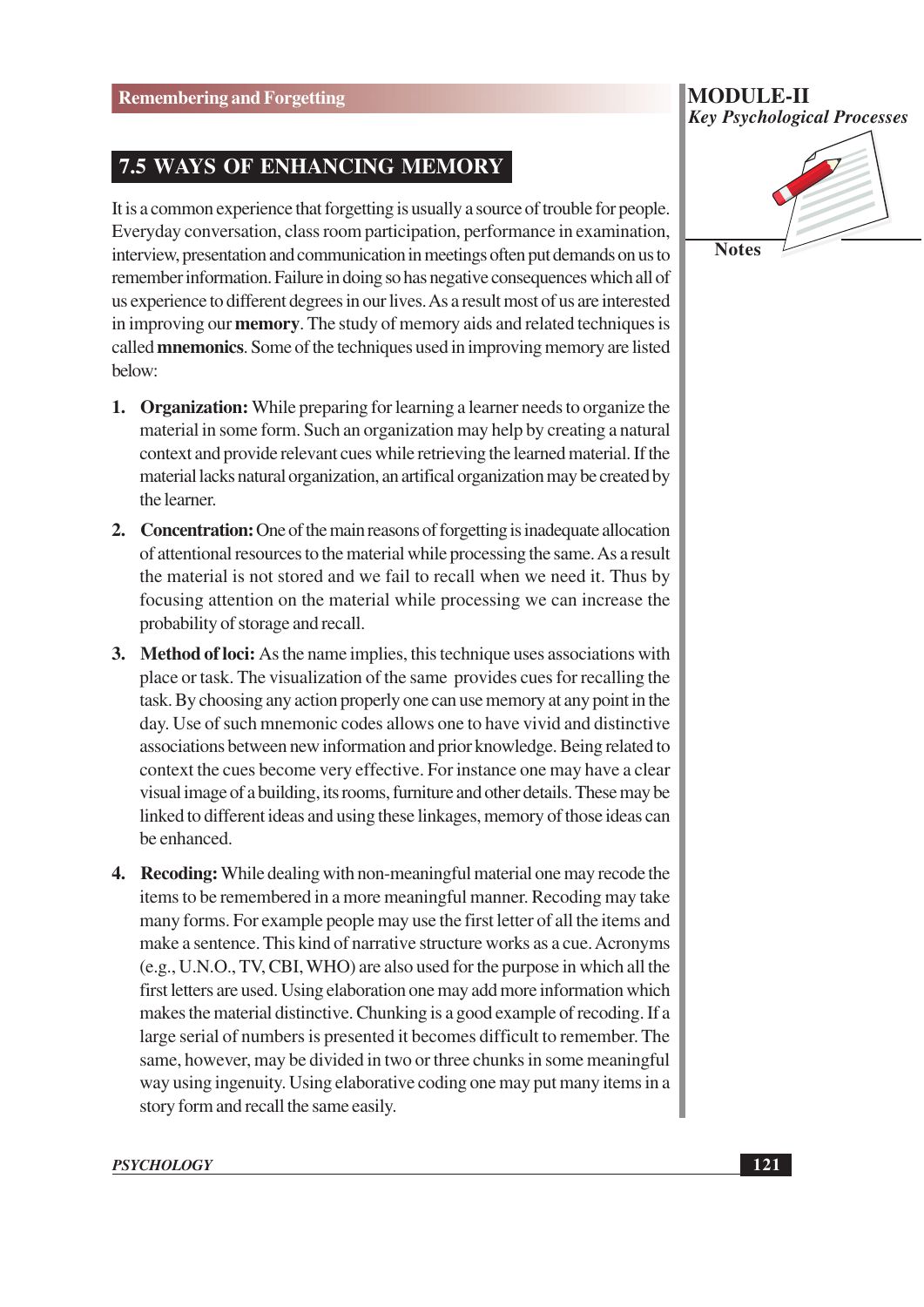# **Key Psychological Processes**



**MODULE -II** 



Choose the correct alternative:

- 1. Under ordinary conditions, short-term memory seems to be able to hold items at a time.
	- a. about 2
	- b. about 7
	- c. about 17
	- d. about  $100$
- 2. Which of the following items is most likely to act as a single "chunk" of information in STM?
	- a. 843348
	- b. CKNUH
	- c. I like you
	- d. Mohan, river, bag
- 3. Radha and Nishi are studying together for a test. Radha's strategy is to read her book over and over. Nishi tries to link what she reads to other concepts she knows. What will be the likely result?
	- a. Radha will remember more
	- b. What Radha learns will stay with her for a longer period of time.
	- c. Nishi will become confused
	- d. Nishi will remember better
- 4. When you are reading a textbook, which technique will facilitate recall of contents of a lesson.
	- a. asking yourself questions about the materials you read
	- b. having other people ask you questions
	- c. using your powers of concentration to focus on each word individually before moving on to the next.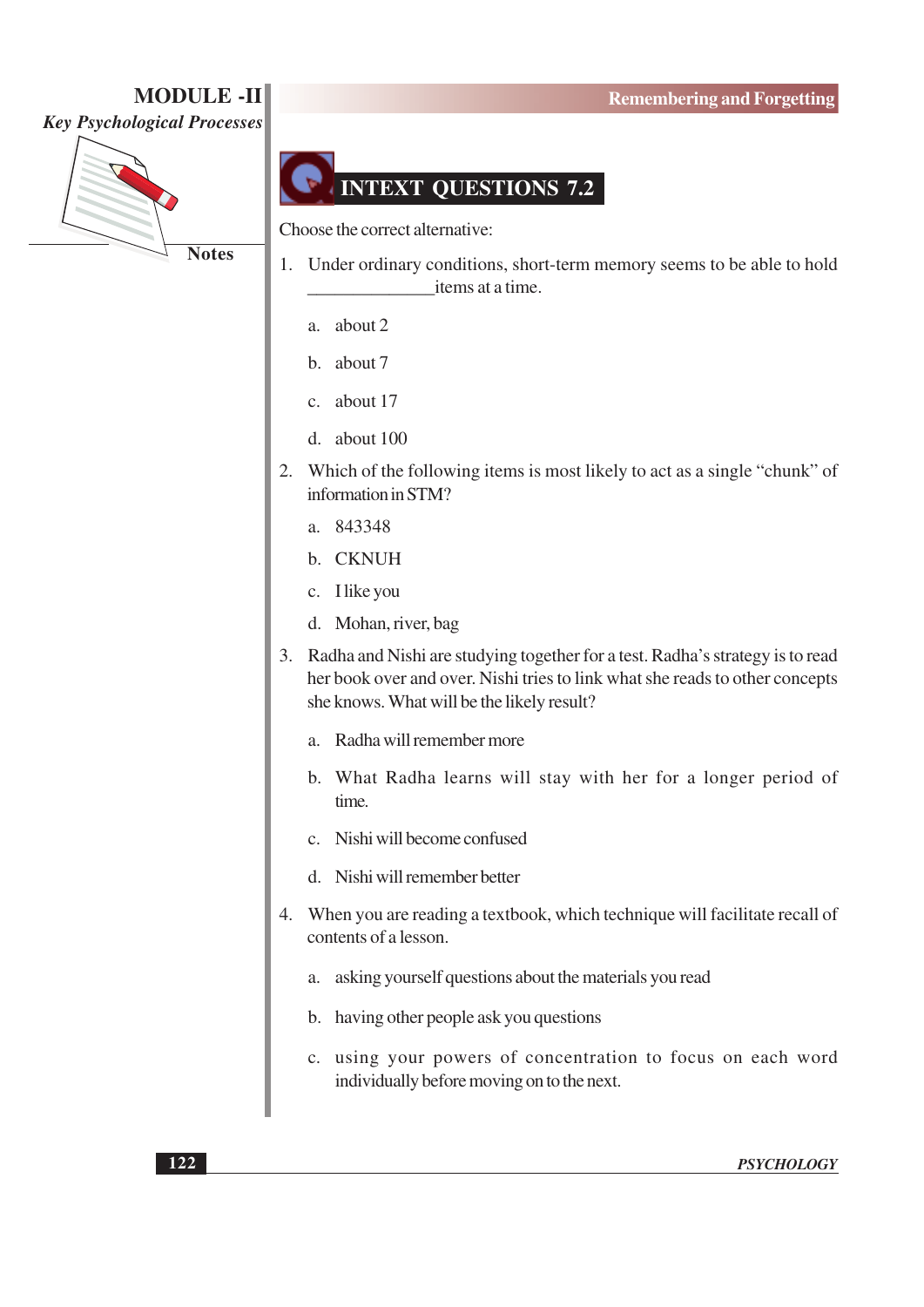d. Remaining relaxed and trying not to get too involved with the material.

# WHAT YOU HAVE LEARNT

- Human memory is a dynamic system. It helps us to retain information and make the same available for future use.
- We receive information through various sense modalities. The information is registered in the sensory memory and through selective attention it goes to short-term memory (STM). Then it is encoded and enters long-term memory (LTM). Sensory memory lasts for one second.
- The STM has limited capacity and lasts only for a few seconds or minutes.
- LTM has unlimited capacity and persists for hours and months or even the entire life time. Forgetting is caused by a number of factors such as interference, motivation, retrieval failure and reconstruction.
- Capacity for retention can be enhanced through organization of material, concentration, using method of loci and recoding.

# **TERMINAL EXERCISE**

- 1. Describe the main types of human memory system.
- 2. What are the main properties of short-term memory?
- 3. Enumerate the factors which cause forgetting.
- 4. Try some nmemonic devices and write your experience.



 $7.1$ 

- $1$ . c
- $2. b$
- $3. a$
- $\frac{4}{3}$

**PSYCHOLOGY** 

| <b>MODULE-II</b>                   |
|------------------------------------|
| <b>Key Psychological Processes</b> |
|                                    |

Notes  $\sim$ 

123